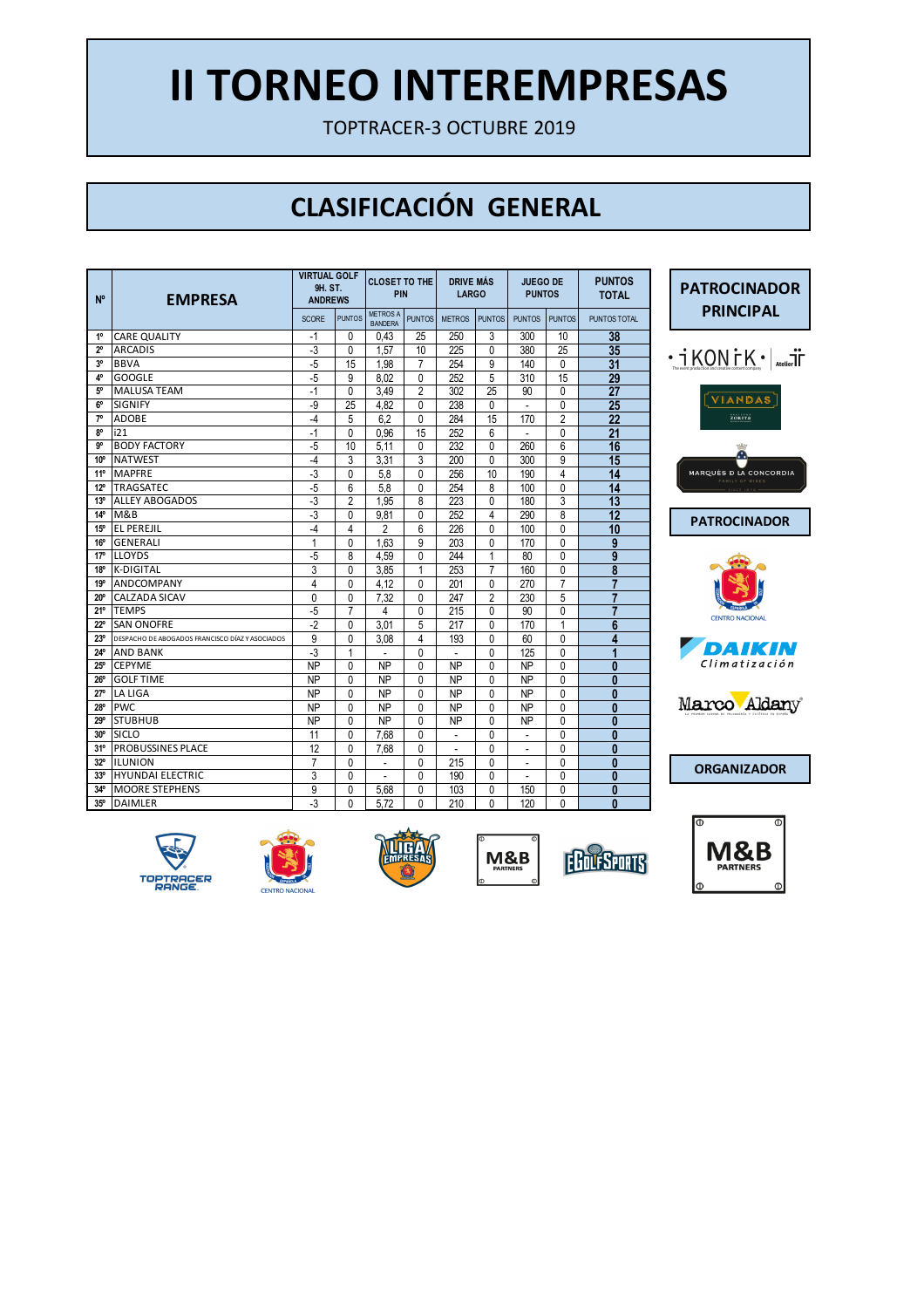TOPTRACER-3 OCTUBRE 2019

### **VIRTUAL GOLF- St. Andrews**

| <b>EMPRESA</b>  |                                                 | <b>VIRTUAL GOLF 9 h.</b><br><b>FOURSOME</b> | <b>PUNTOS</b>  |
|-----------------|-------------------------------------------------|---------------------------------------------|----------------|
|                 |                                                 | <b>SCORE</b>                                |                |
| 1 <sup>0</sup>  | <b>SIGNIFY</b>                                  | -9                                          | 25             |
| $2^{\circ}$     | <b>BBVA</b>                                     | $-5$                                        | 15             |
| 3°              | <b>BODY FACTORY</b>                             | $-5$                                        | 10             |
| 4°              | <b>GOOGLE</b>                                   | $-5$                                        | 9              |
| $5^{\circ}$     | <b>LLOYDS</b>                                   | $-5$                                        | 8              |
| 6°              | TEMPS                                           | $-5$                                        | 7              |
| 7 <sup>0</sup>  | <b>TRAGSATEC</b>                                | $-5$                                        | 6              |
| 80              | ADOBE                                           | $-4$                                        | 5              |
| go              | <b>EL PEREJIL</b>                               | $-4$                                        | 4              |
| 10 <sup>o</sup> | <b>NATWEST</b>                                  | -4                                          | 3              |
| 11°             | <b>ALLEY ABOGADOS</b>                           | -3                                          | $\overline{2}$ |
| $12^{\circ}$    | <b>AND BANK</b>                                 | -3                                          | $\overline{1}$ |
| 13 <sup>°</sup> | <b>ARCADIS</b>                                  | $-3$                                        | 0              |
| 14 <sup>°</sup> | <b>DAIMLER</b>                                  | $-3$                                        | 0              |
| 15 <sup>o</sup> | M&B                                             | $-3$                                        | 0              |
| 16 <sup>o</sup> | <b>MAPFRE</b>                                   | $-3$                                        | 0              |
| 17 <sup>°</sup> | <b>SAN ONOFRE</b>                               | $\overline{2}$                              | 0              |
| 18 <sup>o</sup> | <b>CARE QUALITY</b>                             | $-1$                                        | 0              |
| 19°             | i21                                             | $-1$                                        | 0              |
| $20^{\circ}$    | <b>MALUSA TEAM</b>                              | $-1$                                        | 0              |
| 21°             | CALZADA SICAV                                   | 0                                           | 0              |
| $22^{\circ}$    | <b>GENERALI</b>                                 | 1                                           | 0              |
| 23 <sup>o</sup> | <b>HYUNDAI ELECTRIC</b>                         | 3                                           | 0              |
| $24^\circ$      | K-DIGITAL                                       | 3                                           | 0              |
| $25^{\circ}$    | ANDCOMPANY                                      | 4                                           | 0              |
| $26^{\circ}$    | <b>ILUNION</b>                                  | $\overline{7}$                              | 0              |
| 27°             | DESPACHO DE ABOGADOS FRANCISCO DÍAZ Y ASOCIADOS | 9                                           | 0              |
| $28^{\circ}$    | <b>MOORE STEPHENS</b>                           | 9                                           | 0              |
| 29°             | <b>SICLO</b>                                    | 11                                          | 0              |
| $30^{\circ}$    | PROBUSSINES PLACE                               | 12                                          | 0              |
| 31°             | <b>CEPYME</b>                                   | <b>NP</b>                                   | 0              |
| $32^{\circ}$    | <b>GOLF TIME</b>                                | <b>NP</b>                                   | 0              |
| 33 <sup>o</sup> | LA LIGA                                         | <b>NP</b>                                   | 0              |
| $34^\circ$      | <b>PWC</b>                                      | <b>NP</b>                                   | 0              |
| 35°             | <b>STUBHUB</b>                                  | <b>NP</b>                                   | 0              |











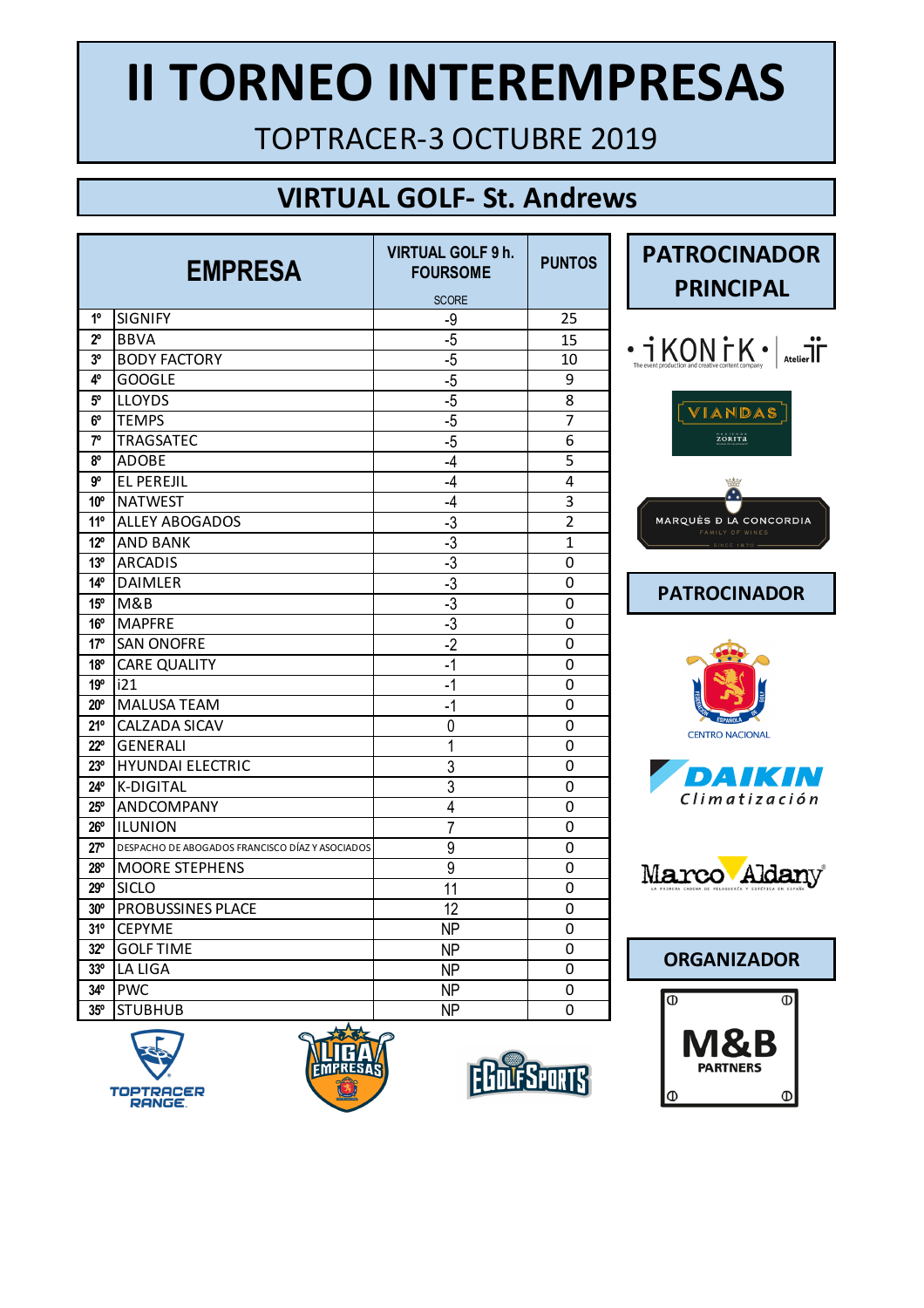TOPTRACER-3 OCTUBRE 2019

## **CLOSET TO THE PIN**

| <b>EMPRESA</b>  |                                                 | <b>CLOSET TO THE PIN</b>     | <b>PUNTOS</b>  |
|-----------------|-------------------------------------------------|------------------------------|----------------|
|                 |                                                 | <b>METROS A BANDERA</b>      |                |
| 1 <sup>0</sup>  | <b>CARE QUALITY</b>                             | 0,43                         | 25             |
| $2^{\circ}$     | i21                                             | 0,96                         | 15             |
| 3 <sup>o</sup>  | <b>ARCADIS</b>                                  | 1,57                         | 10             |
| 4°              | <b>GENERALI</b>                                 | 1,63                         | 9              |
| 5°              | <b>ALLEY ABOGADOS</b>                           | 1,95                         | $\overline{8}$ |
| $6^{\circ}$     | <b>BBVA</b>                                     | 1,98                         | 7              |
| $7^{\circ}$     | <b>EL PEREJIL</b>                               | $\overline{2}$               | $\overline{6}$ |
| 80              | <b>SAN ONOFRE</b>                               | 3,01                         | 5              |
| go              | DESPACHO DE ABOGADOS FRANCISCO DÍAZ Y ASOCIADOS | 3,08                         | $\overline{4}$ |
| 10 <sup>o</sup> | <b>NATWEST</b>                                  | 3,31                         | $\overline{3}$ |
| 11°             | <b>MALUSA TEAM</b>                              | 3,49                         | $\overline{2}$ |
| $12^{\circ}$    | <b>K-DIGITAL</b>                                | 3,85                         | 1              |
| 13 <sup>°</sup> | <b>TEMPS</b>                                    | $\overline{4}$               | 0              |
| 14 <sup>°</sup> | ANDCOMPANY                                      | 4,12                         | 0              |
| 15 <sup>o</sup> | <b>LLOYDS</b>                                   | 4,59                         | 0              |
| 16 <sup>o</sup> | <b>SIGNIFY</b>                                  | 4,82                         | 0              |
| 17°             | <b>BODY FACTORY</b>                             | 5,11                         | $\overline{0}$ |
| 18 <sup>o</sup> | <b>MOORE STEPHENS</b>                           | 5,68                         | 0              |
| 19°             | <b>DAIMLER</b>                                  | 5,72                         | 0              |
| $20^\circ$      | <b>TRAGSATEC</b>                                | 5,8                          | 0              |
| 21°             | <b>MAPFRE</b>                                   | 5,8                          | 0              |
| $22^{\circ}$    | <b>ADOBE</b>                                    | 6,2                          | 0              |
| $23^{\circ}$    | CALZADA SICAV                                   | 7,32                         | 0              |
| $24^\circ$      | <b>SICLO</b>                                    | 7,68                         | 0              |
| 25°             | PROBUSSINES PLACE                               | 7,68                         | 0              |
| $26^{\circ}$    | <b>GOOGLE</b>                                   | 8,02                         | 0              |
| $27^\circ$      | M&B                                             | 9,81                         | 0              |
| $28^{\circ}$    | <b>AND BANK</b>                                 | $\overline{a}$               | 0              |
| 29°             | <b>HYUNDAI ELECTRIC</b>                         | -                            | 0              |
| 30 <sup>o</sup> | <b>ILUNION</b>                                  | $\qquad \qquad \blacksquare$ | 0              |
| 31°             | <b>CEPYME</b>                                   | <b>NP</b>                    | $\mathbf{0}$   |
| $32^{\circ}$    | <b>GOLF TIME</b>                                | <b>NP</b>                    | 0              |
| 33 <sup>o</sup> | LA LIGA                                         | <b>NP</b>                    | 0              |
| $34^\circ$      | <b>PWC</b>                                      | <b>NP</b>                    | 0              |
| $35^\circ$      | <b>STUBHUB</b>                                  | NΡ                           | 0              |











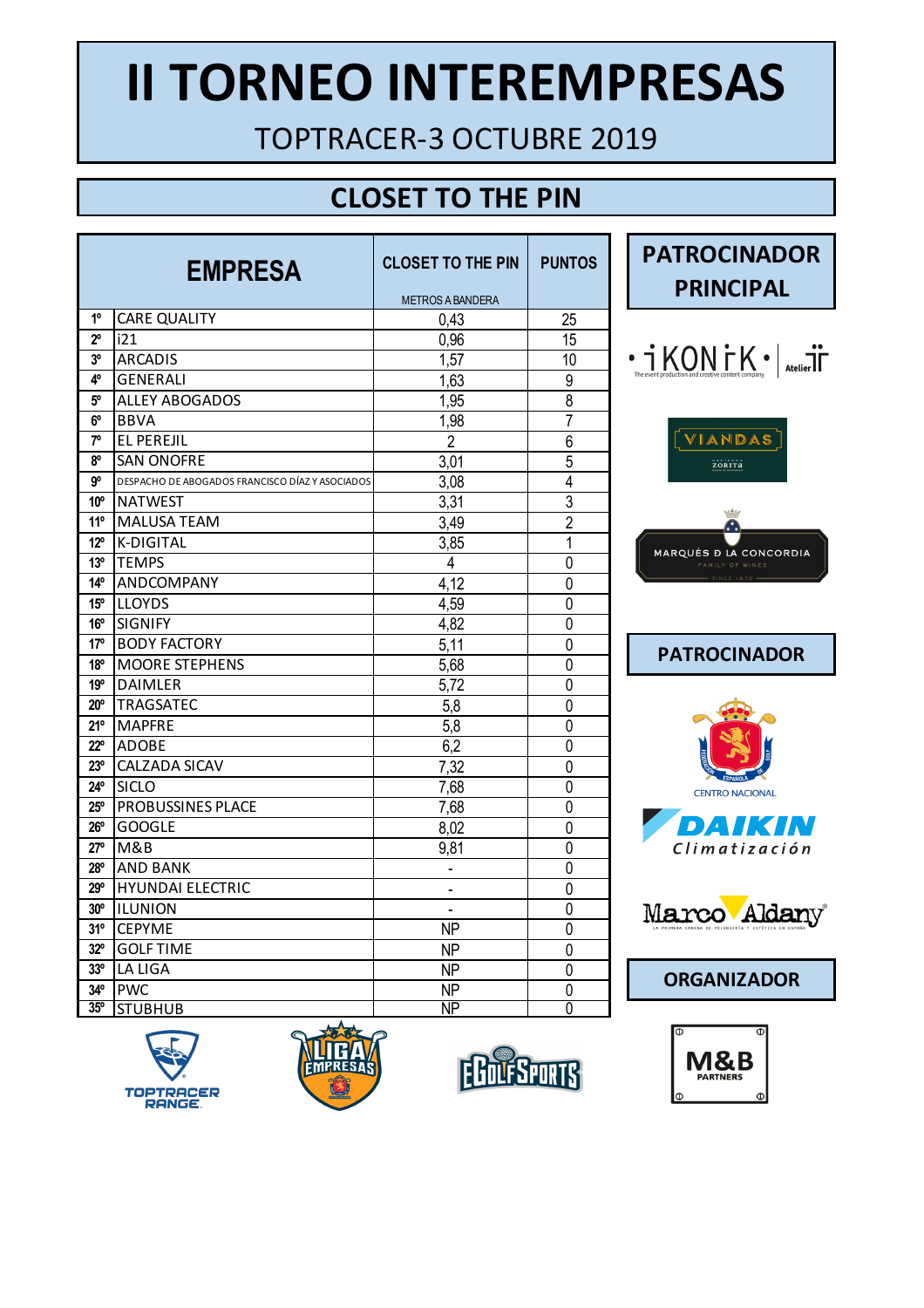TOPTRACER-3 OCTUBRE 2019

#### **DRIVE MÁS LARGO CABALLEROS**

|                 | <b>EMPRESA</b>                                  | <b>DRIVE MÁS</b><br><b>LARGO</b> | <b>PUNTOS</b>  |
|-----------------|-------------------------------------------------|----------------------------------|----------------|
|                 |                                                 | <b>METROS</b>                    |                |
| $1^{\circ}$     | <b>MALUSA TEAM</b>                              | 302                              | 25             |
| $2^{\circ}$     | <b>ADOBE</b>                                    | 284                              | 15             |
| 3°              | <b>MAPFRE</b>                                   | 256                              | 10             |
| 4°              | <b>BBVA</b>                                     | 254                              | 9              |
| 5°              | <b>TRAGSATEC</b>                                | 254                              | $\overline{8}$ |
| 6°              | K-DIGITAL                                       | 253                              | $\overline{7}$ |
| 7°              | i21                                             | 252                              | 6              |
| 8°              | <b>GOOGLE</b>                                   | 252                              | 5              |
| g°              | M&B                                             | 252                              | 4              |
| 10 <sup>o</sup> | <b>CARE QUALITY</b>                             | 250                              | $\overline{3}$ |
| 11°             | CALZADA SICAV                                   | 247                              | $\overline{2}$ |
| $12^{\circ}$    | <b>LLOYDS</b>                                   | 244                              | 1              |
| 13 <sup>°</sup> | <b>SIGNIFY</b>                                  | 238                              | $\mathbf 0$    |
| 14 <sup>°</sup> | <b>BODY FACTORY</b>                             | 232                              | 0              |
| 15 <sup>o</sup> | EL PEREJIL                                      | 226                              | 0              |
| $16^{\circ}$    | <b>ARCADIS</b>                                  | 225                              | 0              |
| 17°             | <b>ALLEY ABOGADOS</b>                           | 223                              | 0              |
| $18^{\circ}$    | <b>SAN ONOFRE</b>                               | 217                              | 0              |
| 19°             | <b>TEMPS</b>                                    | 215                              | 0              |
| $20^{\circ}$    | <b>ILUNION</b>                                  | 215                              | 0              |
| 21°             | <b>DAIMLER</b>                                  | 210                              | 0              |
| 22°             | <b>GENERALI</b>                                 | 203                              | 0              |
| 23 <sup>o</sup> | ANDCOMPANY                                      | 201                              | 0              |
| $24^{\circ}$    | <b>NATWEST</b>                                  | 200                              | 0              |
| $25^{\circ}$    | DESPACHO DE ABOGADOS FRANCISCO DÍAZ Y ASOCIADOS | 193                              | 0              |
| 26°             | <b>HYUNDAI ELECTRIC</b>                         | 190                              | 0              |
| $27^\circ$      | <b>MOORE STEPHENS</b>                           | 103                              | 0              |
| 28°             | <b>CEPYME</b>                                   | <b>NP</b>                        | 0              |
| $29^\circ$      | <b>GOLF TIME</b>                                | <b>NP</b>                        | 0              |
| $30^{\circ}$    | <b>LA LIGA</b>                                  | <b>NP</b>                        | 0              |
| 31°             | <b>PWC</b>                                      | NΡ                               | 0              |
| $32^{\circ}$    | <b>STUBHUB</b>                                  | <b>NP</b>                        | 0              |
| 33 <sup>o</sup> | <b>SICLO</b>                                    | -                                | 0              |
| 34°             | <b>PROBUSSINES PLACE</b>                        | -                                | 0              |
| $35^{\circ}$    | <b>AND BANK</b>                                 | $\overline{a}$                   | 0              |